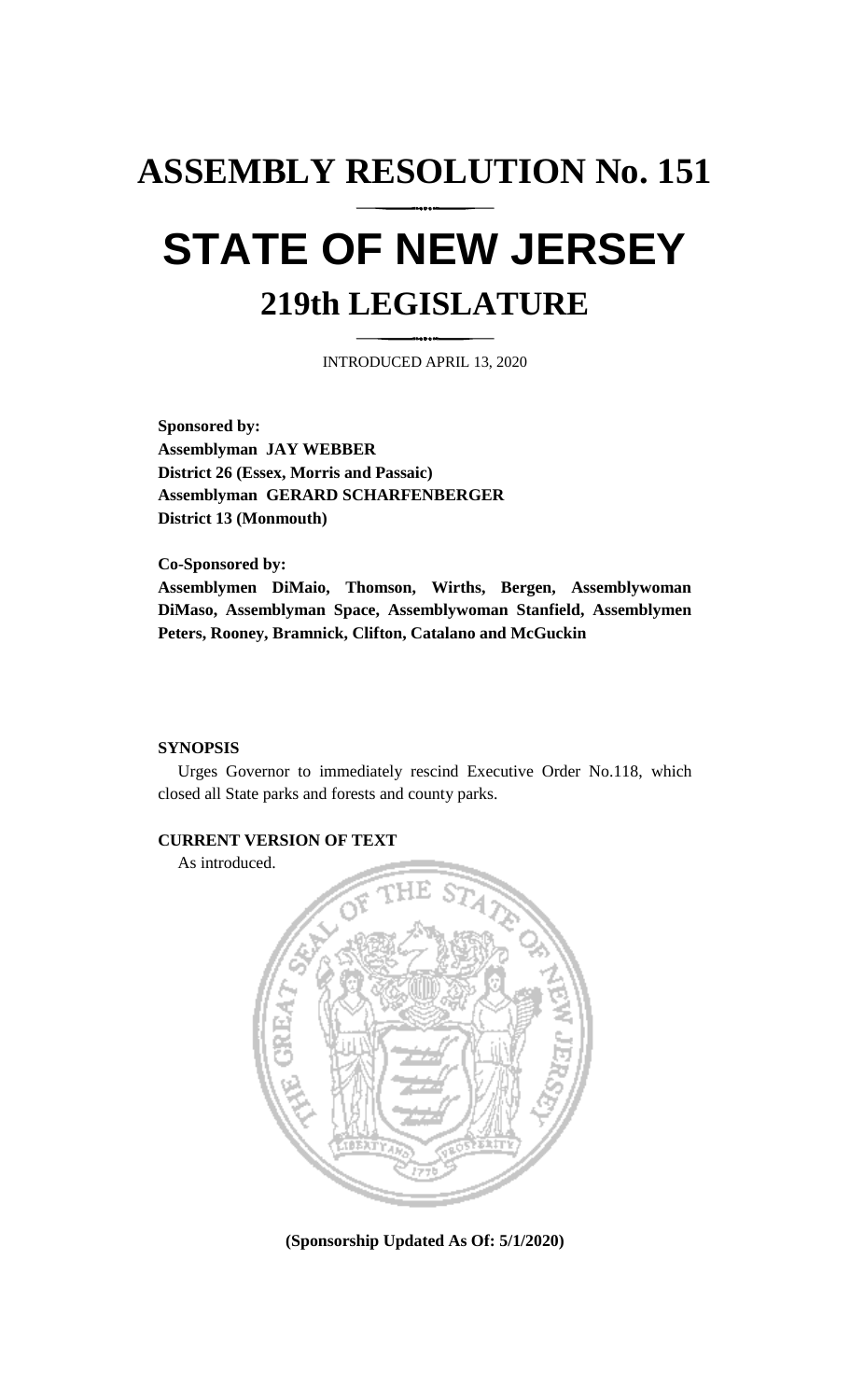**AN ASSEMBLY RESOLUTION** urging the Governor to rescind Executive Order No.118, which closed all State parks and forests

**WHEREAS,** On April 7, 2020, Governor Murphy issued Executive

and county parks.

 Order No.118, which indefinitely and completely closed all State parks and forests and county parks due to the COVID-19 emergency; and **WHEREAS,** While it is imperative that New Jerseyans comply with social-distancing and other guidelines to fight the COVID-19 pandemic, the complete closure of over half a million acres of open space to public access is harmful to the public health and well-being of the State's residents; and **WHEREAS,** The closure of public open space appears to be based purely on anecdote, without sufficient data or health science to support the decision; and **WHEREAS,** Department of Environmental Protection's Commissioner McCabe previously stated in a department press release that keeping State-owned open space "available to the public is important so people can continue to enjoy the healthful benefits of recreation and being outdoors"; and **WHEREAS,** As the need to comply with social-distancing guidelines may last for an indeterminate duration, it is important for the State to maintain the confidence and cooperation of the public in the Governor's efforts to combat the pandemic by instituting measures 26 that balance the need to protect the public while also being sensible; and **WHEREAS,** The people of New Jersey are fully capable of making intelligent, common-sense, and responsible choices to fight the COVID-19 pandemic while also ensuring their physical, emotional, and mental well-being during this difficult time; and **WHEREAS,** Access to fresh air and exercise, especially during this stressful time, is paramount, and according to several medical studies, the outdoors, exercise, sunshine, and fresh air are important factors in building a strong immune system; and **WHEREAS,** A lack of Vitamin D, which the human body obtains by synthesizing sunlight when it comes into contact with skin, has long been associated with increased susceptibility to respiratory diseases; and **WHEREAS,** While New Jersey fights COVID-19, it cannot lose sight of the mental, physical, and social health of the State's residents, which are well served by opportunities for outside recreational activities; and; **WHEREAS,** Numerous other states affected by the COVID-19 pandemic, including New York, Pennsylvania, Delaware, and California, have not taken the drastic and arbitrary approach to prohibit public access to State and county open space, and some

states have even waived entrance fees to parks; and